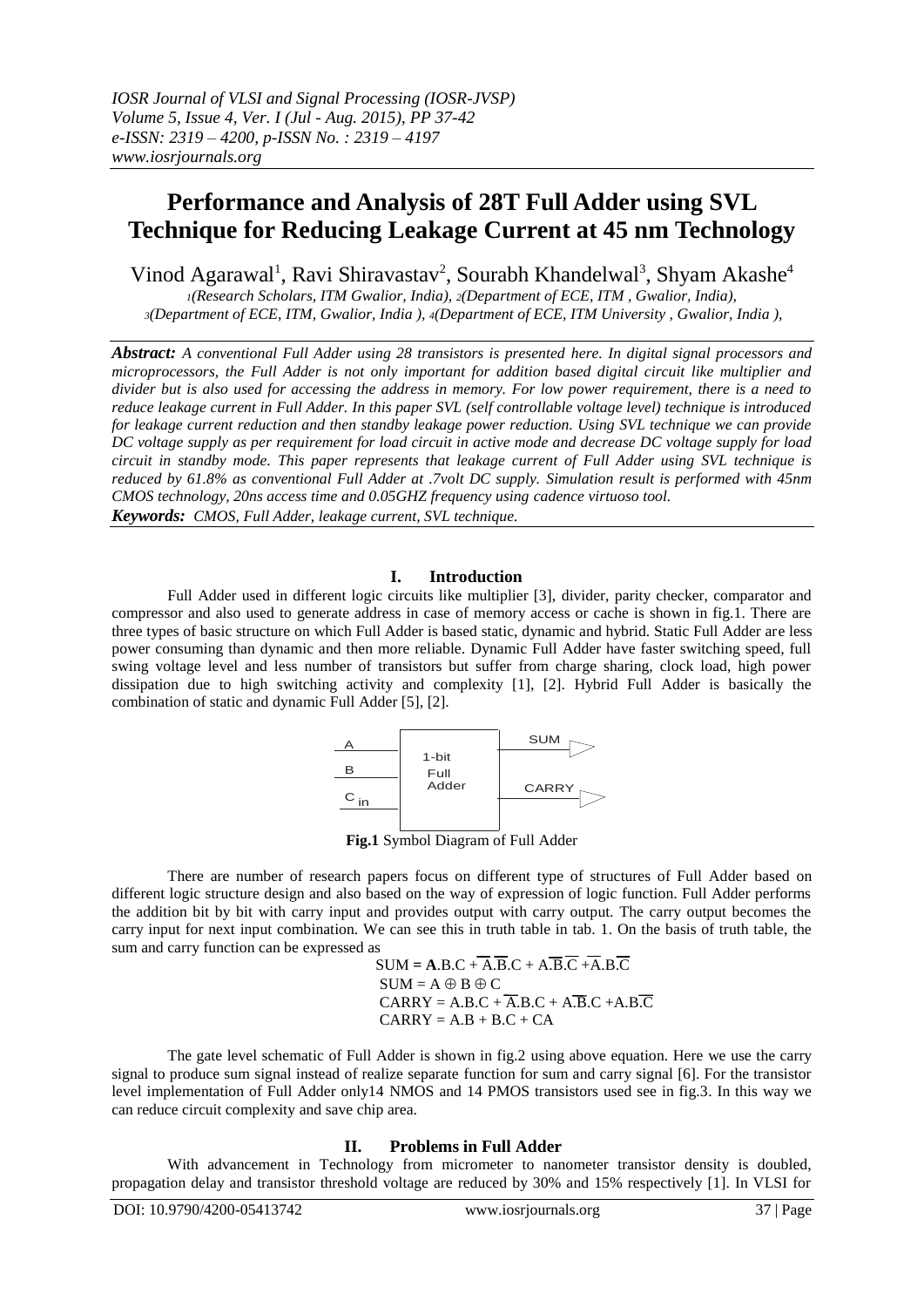transistor level implementation of any device there is the problem of tradeoff mainly between three parameters power dissipation, chip area and operating speed [5]. Chip area depends on the number of transistors, size of transistors and number of wires for connecting them.



Operating speed mainly depends on propagation delay of transistors, number of inversion and intra-cell wiring capacitance [2]. Power dissipation in CMOS circuits is mainly due to node capacitance, transistor size and switching activity of transistors. In VLSI design, sources of power consumption are: 1) switching power due to charging and discharging of capacitances, 2) short circuit power due to current flow between power supply and ground when pull up and pull down network act simultaneously, 3) static power due to static current and leakage current [4]. Power dissipation for small size and battery operated equipments like mobile phone, palmtops, laptops and other biomedical equipments are mainly due to leakage current power dissipation. There is reduction in supply voltage and increase in magnitude of leakage current due to decrease in gate length up to 45nm [7]. In CMOS devices leakage current are of many types. 1) Sub threshold leakage current is the current which sink from drain to source of transistors when gate source voltage VGS is less than VTH (i.e. transistors are in cut off regions) [12]. When MOS device operating in weak inversion (sub threshold) region then sub threshold leakage current is the diffusion current of the minority carriers. The equation for sub threshold leakage current is

$$
I_{DS} = K \left( 1 - e^{\frac{V_{DS}}{V_T}} \right) \cdot e^{(V_{GS} - V_T + \eta . V_{DS}/nV_T)}
$$

Where k and n are technology functions,  $\eta$  is drain induced barrier lowering coefficient. Sub threshold leakage current depends on temperature supply voltage, device size, and threshold voltage etc [10]. We can reduce sub threshold leakage current using higher threshold VTH in some part of design. 2) Another type of leakage current is called gate leakage current in which main current sinks from gate to substrate of transistor within the sio2 layer beneath the gate [11]. We can use multiple thickness of oxide layer to decrease the gate leakage. 3) Junction tunneling leakage current is the current which varies as an exponential function of reverse bias voltage and junction doping. It produces in reverse bias region due to generation of electron hole pair in the depletion region and due to diffusion of minority carriers near depletion region [12].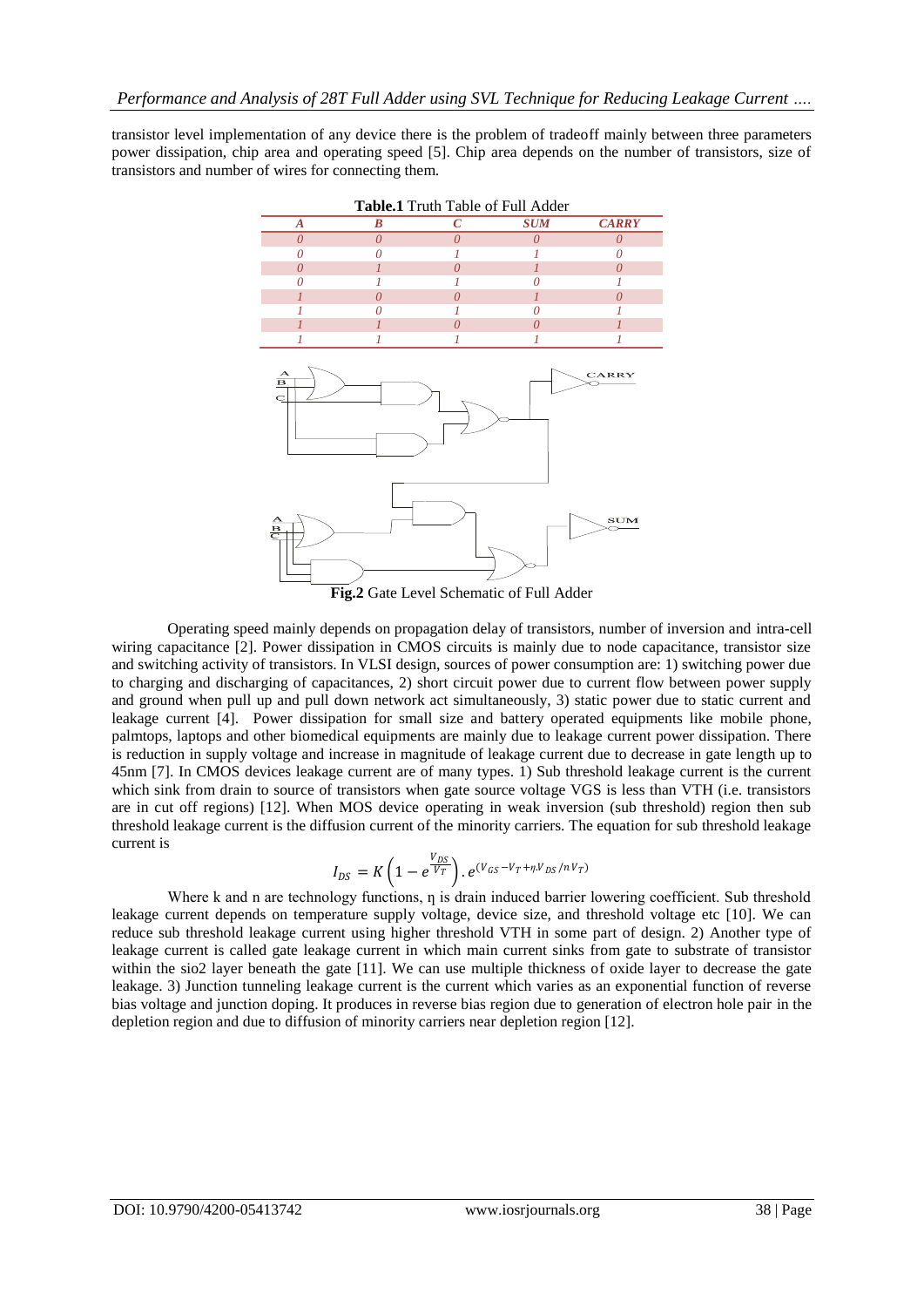

**Fig.3** Transistor level schematic of Full Adder

## **III. Proposed work**

To avoid leakage current length of gate should be large but with advancement in technology up to 45nm gate length becomes small and then leakage current increases. So it is a need to introduce leakage reduction techniques. Different techniques like MTCMOS technique, VTCMOS technique, stacking technique are used for reduce leakage current. But these techniques have some drawbacks like need for additional fabrication process, large area, and low power penalty etc [8]. For removing these drawbacks, an SVL (switch controllable voltage level) technique, having low leakage power and high speed performance, is introduced. In the active mode, the developed SVL circuit generates the maximum supply voltage and minimum ground level voltage for the Full Adder load circuit while in standby mode slightly lower supply voltage and relatively higher ground level voltage are produced [7]. Here reduction in leakage current using USVL, LSVL, SVL are compared for Full Adder.



**Fig.4** Full Adder with (A) USVL (B) LSVL (C) SVL technique

To implement the Full Adder with the help of EX-OR, AND, OR gate using above equation, 42 transistors are required and then circuit design need more area and more power consumption. In this paper a systematic approach to design 1-bit 28 transistor conventional Full Adder, used in ripple carry adders and array multipliers in different architectures of digital signal processors and microprocessors is presented. For implementing 1-bit 28 transistors conventional Full Adder the sum and carry function are represented by nested AND-OR-NOR structure [6]. The equation for implementing 28 transistors Full Adder is -

 $SUM = [(CARRY). (A+B+C)] + [A.B.C]$  and  $CARRY = A.B + (A+B).C$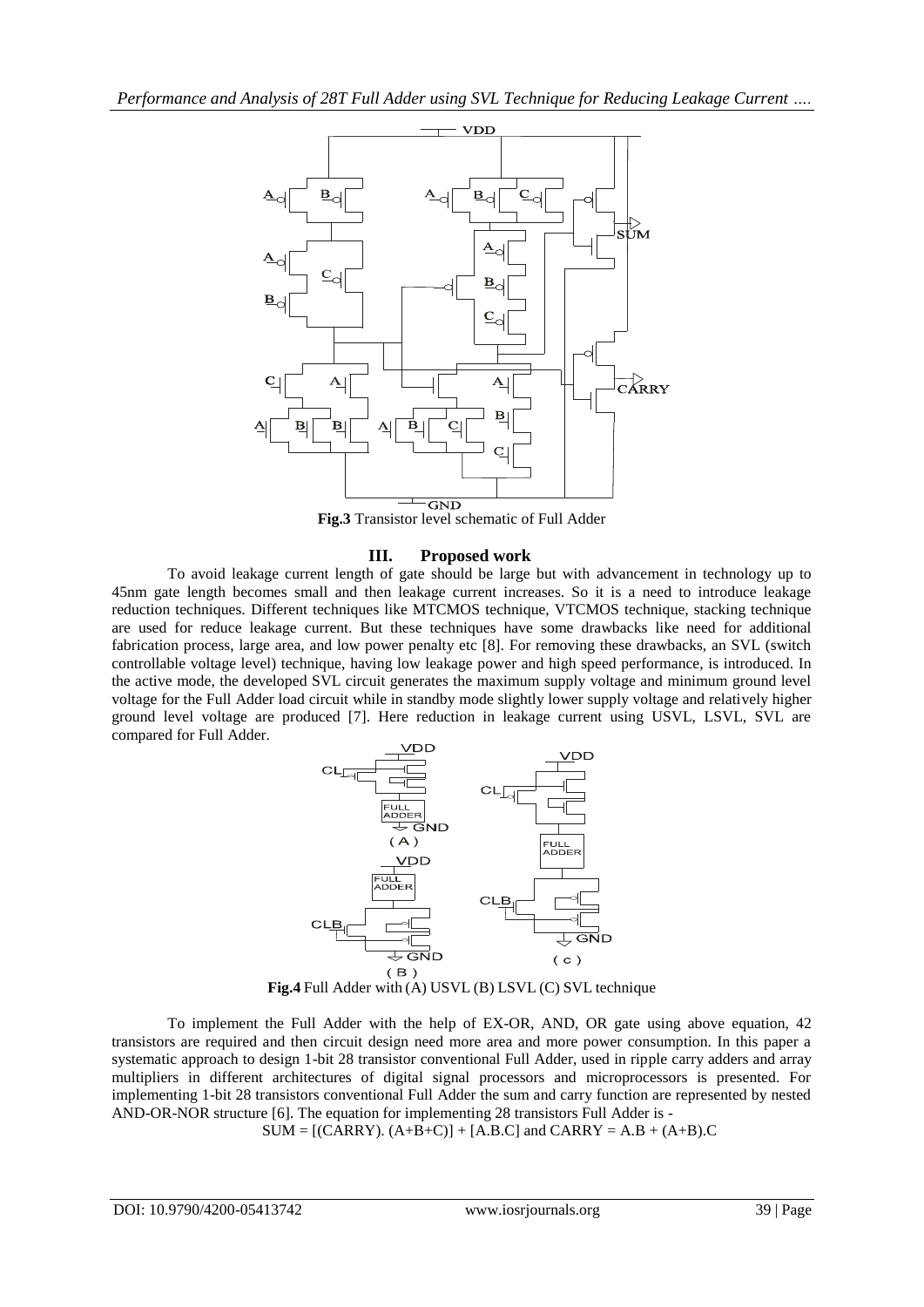#### **A. Full Adder with USVL technique**

USVL circuit consist a parallel combination of single PMOSFET switch (p-SW) and several NMOSFET resistors (n-RS) in series [8], [9]. In the active mode p-SW turn on and then connect power supply to VDD while n-RS is switched off. In standby mode p-SW is off and n-RS is on and then VDD Supply is decreased. In standby mode when all inputs of Full Adder are zero. The pull up network of Full Adder operates in the linear region while the pull down network in the Full Adder is turned off. VDD is supplied to the Full Adder through several weakly 'on' n-RS then output voltage is -

$$
VD = VDD - VN
$$
 (1)

Here VN is voltage drop of weakly 'on' on-RS. The drain to source voltage VDSN for NMOS of pull down network is -

$$
VDSN = VD - VSS = VD \tag{2}
$$

On varying the number of n-RS or channel width of n-RS, we can change the drain to source voltage VDSN for pull down network. When we increase VN then VDSN is decreased and this decreased VDSN increase the height of barrier close to the surface of the off NMOS in pull down network. In this way VDSN does not reduce barrier height more and drain induced barrier lowering (DIBL) effect in [13] is decreased and consequently threshold voltage VTHN of NMOS in pull down network is increased. Due to increase in VTHN there is decrease in sub threshold current from gate to source of the off NMOS in pull down network and also decrease in total leakage current.

#### **B. Full Adder with LSVL technique**

LSVL circuit consist a parallel combination of single NMOSFET switch (n-SW) and several NMOSFET resistors (p-RS) in series [8], [9]. In the active mode n-SW turn on and then connect ground supply to VSS while p-RS is switched off. In standby mode n-SW is off and p-RS is on and then ground Supply is increased. In standby mode when all inputs of Full Adder are zero. The pull up network of Full Adder operates in the linear region while the pull down network in the Full Adder is turned off. VSS is supplied to the standby Full Adder through several weakly 'on' p-RS then virtual

 $VS = VP$  (3)

 $VSUB, = -VP$  (4)

Here VP is the voltage drop of weakly 'on' p-RS. Thus the substrate bias VSUB,N (i.e. back gate bias) of the off NMOS in standby full inverter is increased and is given by

Furthermore, the equation of VDSN is given by

$$
VDSN = VDD - VSS = VDD - VP
$$
 (5)

Here VDSN decreases. VSUB,N and VDSN can be changed by varying number of p-RS. The reduced value of VDSN decrease DIBL effect and increased VSUB,N increase back gate bias (BGB) effect. In this way VTHN is increased and sub threshold current is decreased and then total leakage current is decreased.

#### **C. Full Adder with SVL technique**

By applying USVL technique to the pull up network and LSVL technique to the pull down network of Full Adder we implement SVL technique based Full Adder [8], [9]. In active mode both p-SW and n-SW are 'on' while n-RS and p-RS are 'off'. Hence maximum supply voltage VD = VDD and minimum ground level voltage  $VS = VSS = 0$ ) are supplied to the active load circuit of Full Adder. In this way operating speed for Full Adder is also enhanced. In standby mode both p-SW and n-SW are 'off' while n-RS and p-RS are 'on'. The output voltages VD and VS for SVL circuit are expressed by equation (1) and (3). Here DIBL effect more reduced due to application of both USVL and LSVL and VDSN can be expressed as

#### $VDSN = VDD - (VN + VP)$  (6)

Back gate bias (BGB) effect is also increased due to LSVL. Thus there is more increase in threshold voltage VTHN and consequently more reduction in total leakage current.

## **IV. Simulation Result**

The simulation of Full Adder for input and output waveform is shown in figure 6. In next figures the simulated leakage current waveform of conventional Full Adder and simulation for reduced leakage current waveform through USVL, LSVL and SVL are shown. All simulations are performed at 45nm technology using cadence virtuoso tool. The results for leakage current from voltage range of 0.5 to 1.2 volt for conventional Full Adder and SVL technique based Full Adder are shown in tab.2.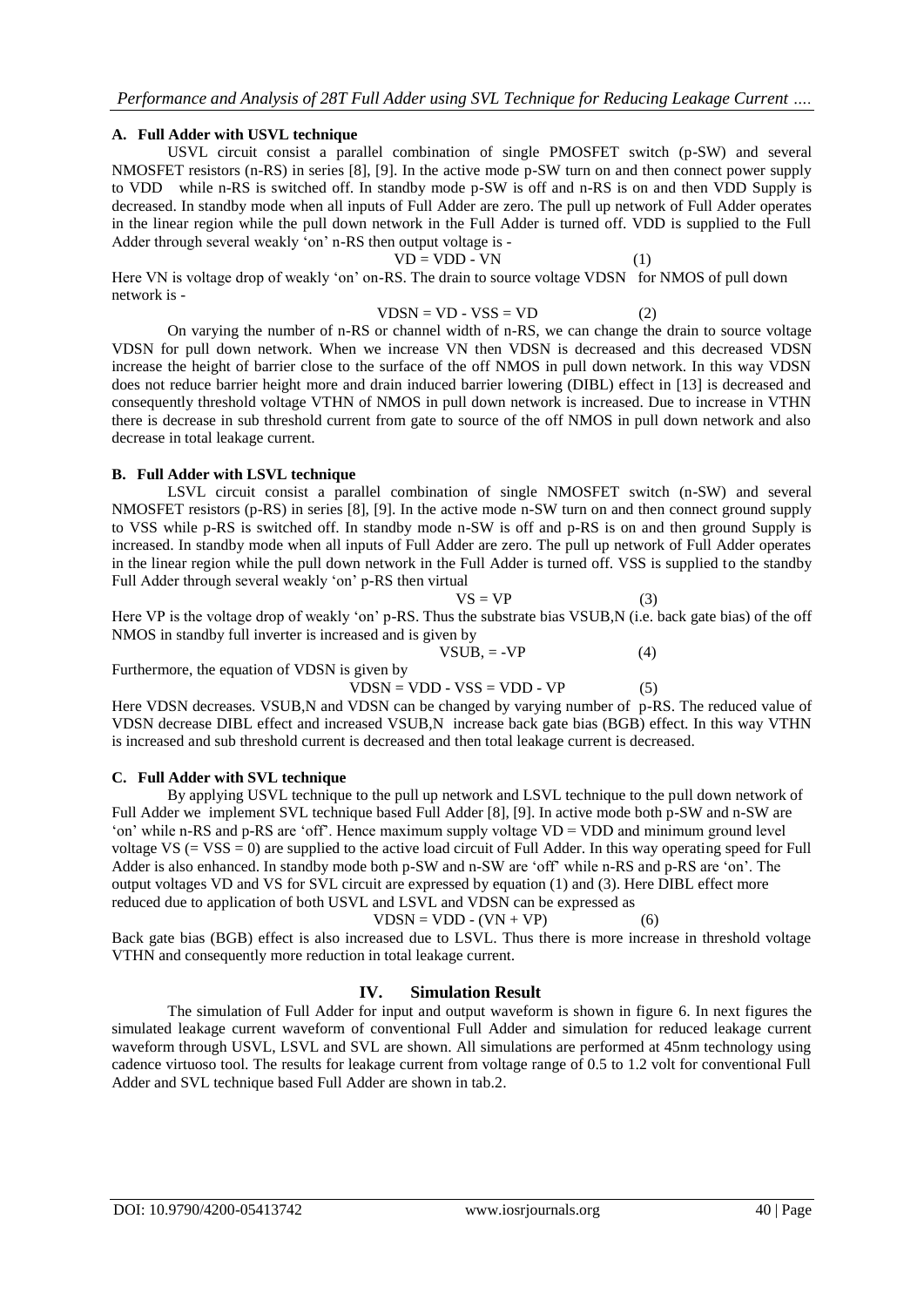*Performance and Analysis of 28T Full Adder using SVL Technique for Reducing Leakage Current ….*



Fig.9 Leakage current Simulated waveform of Full Adder with LSVL technique

Fig.10 Leakage current Simulated waveform of Full Adder with SVL technique